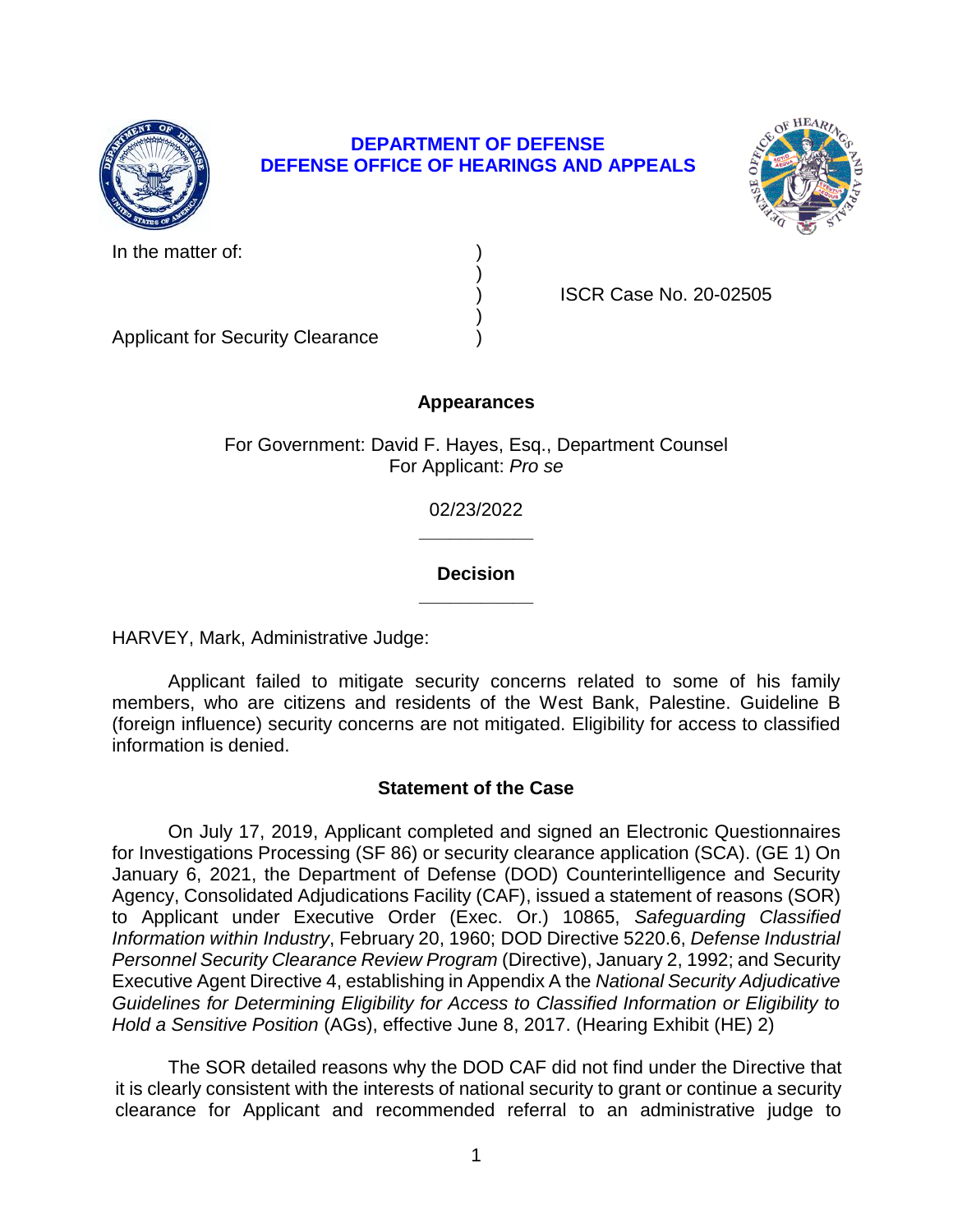determine whether a clearance should be granted, continued, denied, or revoked. Specifically, the SOR set forth security concerns arising under Guideline B. (HE 2)

 On January 20, 2021, Applicant provided a response to the SOR, and he requested a hearing. (HE 3) On April 1, 2021, Department Counsel was ready to proceed. On November 19, 2021, the case was assigned to me. On January 10, 2022, the Defense Office of Hearings and Appeals (DOHA) issued a notice scheduling the hearing for January 28, 2022. (HE 1)

 Department Counsel provided two exhibits, and Applicant provided one 32-page A)) There were no objections and all exhibits were admitted into evidence. The transcript exhibit. (Transcript (Tr.) 16-17; Government Exhibit (GE) 1-GE 2; Applicant Exhibit (AE was received on February 4, 2022.

### **Legal Issues**

 Department Counsel requested administrative notice concerning "Israel: West with the Gaza Strip or groups such as Hamas; however, he did not otherwise object to motion, subject to Applicant's clarifications. (Tr. 17-19) Parts of the request are quoted without attribution in the West Bank, Palestine section, *infra*. In this decision, "Palestine" Bank and Gaza." (Tr. 17-19; HE 4) Applicant clarified that he did not have anything to do Department Counsel's request for administrative notice. I granted Department Counsel's in this decision means the "West Bank of Palestine," unless otherwise stated.

Administrative or official notice is the appropriate type of notice used for administrative proceedings. *See* ISCR Case No. 16-02522 at 2-3 (App. Bd. July 12, 2017); ISCR Case No. 05-11292 at 4 n. 1 (App. Bd. Apr. 12, 2007); ISCR Case No. 02- 24875 at 2 (App. Bd. Oct. 12, 2006) (citing ISCR Case No. 02-18668 at 3 (App. Bd. Feb. 10, 2004) and *McLeod v. Immigration and Naturalization Service*, 802 F.2d 89, 93 n. 4 (3d Cir. 1986)). Usually, administrative notice at ISCR proceedings is accorded to facts that are either well known or from government reports. *See* Stein, *Administrative Law*, Section 25.01 (Bender & Co. 2006) (listing fifteen types of facts for administrative notice).

 Some details were excluded to protect Applicant's right to privacy. Specific information is available in the cited exhibits and transcript.

### **Findings of Fact**

 In Applicant's SOR response, he admitted all of the SOR allegations with clarifications. (HE 3) He also provided mitigating information. (*Id*.)

 Applicant is a 40-year-old U.S. citizen who seeks a security clearance. (Tr. 6, 35; GE 1) He has been working for a DOD contractor in support of the Navy as a mechanical engineer since March of 2019. (Tr. 8, 41-42) In 1999, he graduated from high school. He divorced. (Tr. 6-7; GE 1) In August 2016, he was engaged, and in 2017, he married. (Tr. 7; AE A at 28) His spouse is pregnant and expecting twins. (Tr. 7-8) In 2018, he received has not served in the military of any country. (Tr. 6) In 2007, he married, and in 2011, he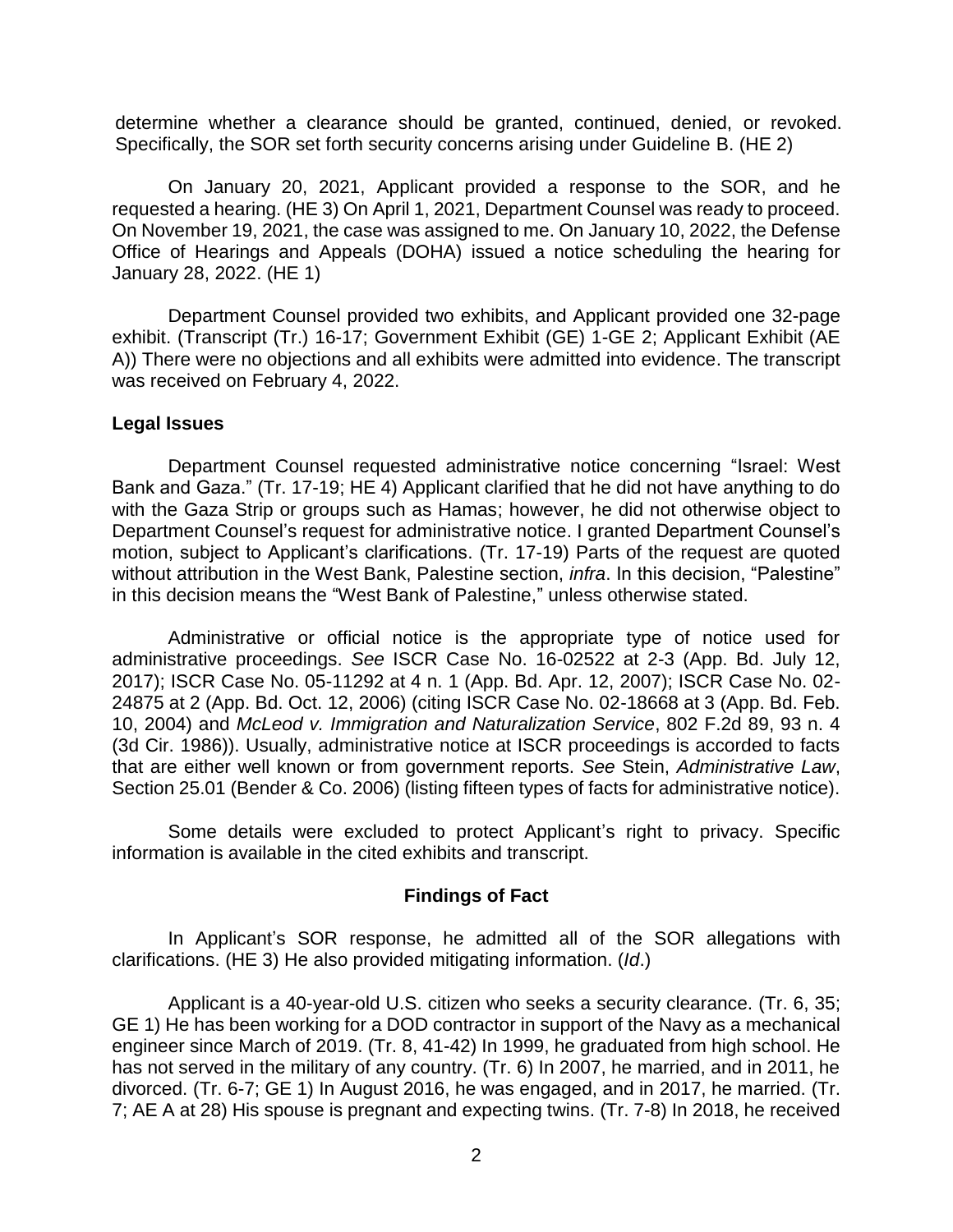a bachelor's degree at a U.S. university where he majored in mechanical engineering. (Tr. 7-8) He has earned multiple certifications and plans to obtain a master's degree. (AE A at 19-21)

### **Foreign Influence**

SOR **¶** 1.a through 1.d allege Applicant's mother, one brother, six sisters, and mother-in-law are citizens and residents of Palestine. (HE 2) SOR ¶ 1.e alleges Applicant's spouse is a citizen of Palestine. (*Id*.)

 Applicant was born in Palestine, and he lived there through high school. (Tr. 35; AE A at 1) In July 2005, his father passed away, and in September 2005, he moved to the United States. (Tr. 32, 35; AE A at 3, 24) In 2014, he became a U.S. citizen. (Tr. 35) He maintained his Palestinian citizenship and retained a Palestinian passport. (Tr. 35; AE A at 8) His Palestinian passport makes it easier for him to visit his mother in Palestine. (Tr. 36)

 He communicates with his mother-in-law about monthly. (Tr. 46) His mother-in-law is a permanent resident of the United States; however, she is currently in Palestine. (Tr. 46) His spouse became a U.S. citizen in 2021. (Tr. 63; AE A at 12) His spouse communicates Applicant communicates with his mother on a daily basis. (Tr. 45; SOR response) with her mother about twice a week. (Tr. 61) His father-in-law has passed away. (Tr. 61)

 Applicant's brother does construction work in Israel, and he travels from the West Bank to Israel for work. (Tr. 40-41) Applicant communicates with his brother in Palestine about twice a week. (Tr. 44) Applicant's other brother lives in the United States with his spouse and children. (Tr. 41; AE A at 14)

 Five of Applicant's six sisters live in Palestine, and one sister lives in Israel. (Tr. 47-48) One of his five sisters is likely to move to the United States to live with her fiancé after they are married. (Tr. 47-48) Three of his sisters live with his mother in Palestine, and he has frequent contact with them. (Tr. 50) He has weekly contact with his other two sisters who live in Palestine. (Tr. 50) None of his family members in Palestine are government employees or serve in the military. (Tr. 50-54)

 Applicant's spouse has three siblings who are citizens and residents of the United States. (Tr. 46) She has one sibling who lives in Palestine with her mother. (Tr. 57)

 Applicant traveled to Palestine from the United States in 2009, 2013, 2014, 2016, 2017, and July 2021 (24 days). (Tr. 36; AE A at 15-18) In November 2021, his spouse went to Palestine for surgery because it is less expensive than in the United States. (Tr. 44-45, 58) She is staying with Applicant's mother. (Tr. 60) She remained in Palestine after her surgery for medical reasons. (Tr. 45; AE A at 31) She wishes to return to the United States once she is safely able to travel. (Tr. 56) She may return to the United States in March 2022. (Tr. 59)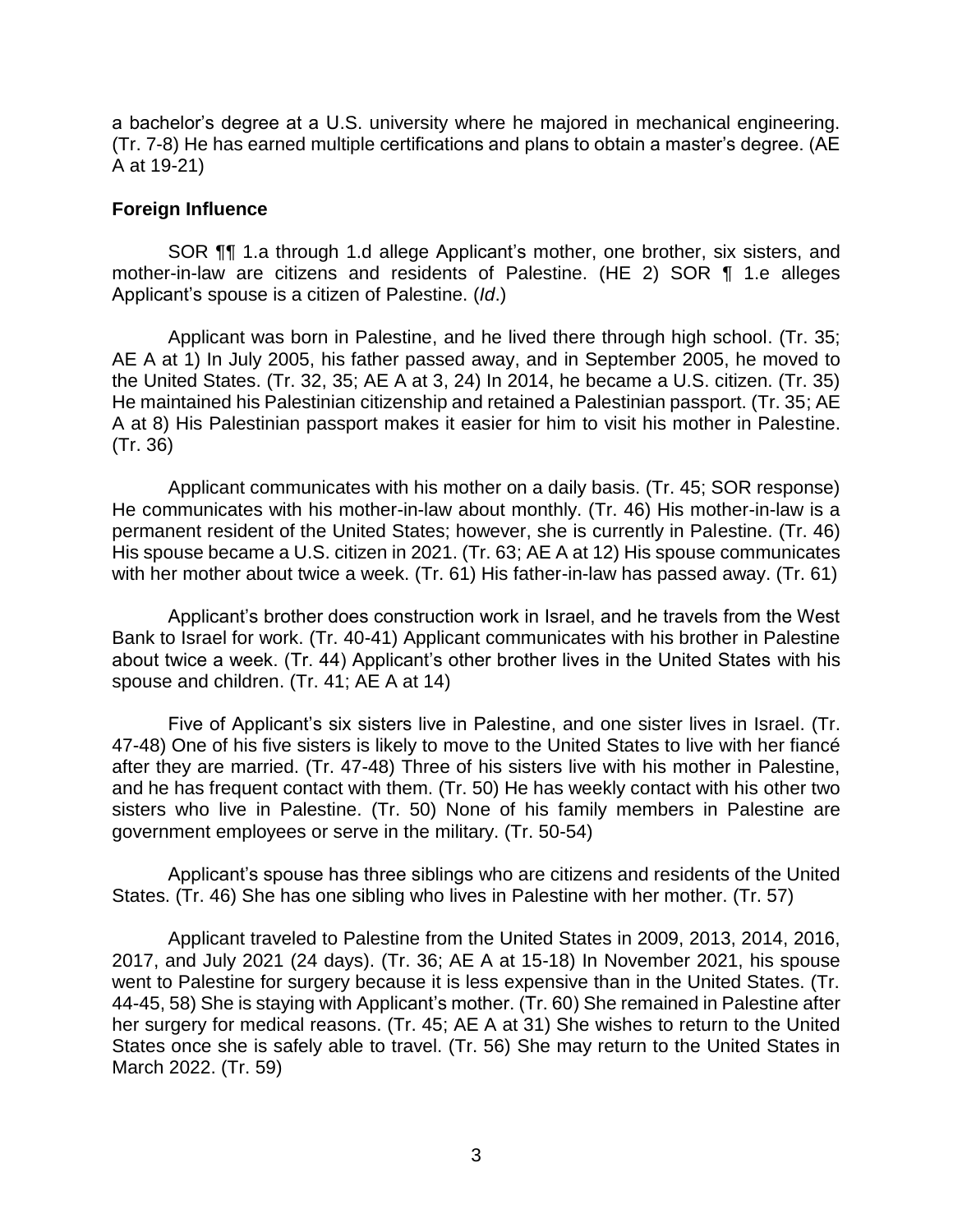Applicant has never had any problems with Palestinian or Israeli authorities. (Tr. 34, 37-38) His communications with family members in Palestine are casual and focused on family matters such as his mother's health. (Tr. 34) His family in Palestine does not travel to Gaza, which is a much more dangerous place than Palestine. (Tr. 57-58; HE 4)

 Applicant's bank account and home are in the United States. (Tr. 37-38, 55; AE A at 20) He has a limited right to property in Palestine because he and his siblings inherited land and a home from his father. (Tr. 38-39)

 Applicant has never been arrested, and he pays taxes to the U.S. Government. (Tr. 62) He votes in U.S. elections. He describes himself as a reliable and responsible person. (Tr. 32-33) He said "[I] love America. I love being here. I love [to] serve the Navy, [and] do what I do in my job. I love my job, and I never complain. It's a lot of opportunities, a new day. It's a new challenge and really I love it." (Tr. 32) He describes himself and his spouse as Americans, and he plans to raise his children as Americans. (Tr. 62) He is completely loyal to the United States. (Tr. 62) He efficiently provides safety measures at his workplace for employees. (Tr. 32) He has been promoted at work, received a bonus, and achieved some certifications. (Tr. 32-33, 43) He will have additional opportunities at work if he receives a security clearance. (Tr. 32-33)

### **Character Evidence**

 and his supervisor, made statements supporting his access to classified information. (Tr. 22-30; AE A at 26-30, 32) The general sense of their statements is that Applicant is Eight character witnesses, including his spouse, coworkers, a neighbor, friends, trustworthy, reliable, professional, diligent, conscientious, loyal, intelligent, compliant with rules, and honest.

#### **West Bank, Palestine**

 There have been no national elections in the West Bank since 2006. Palestinian Authority (PA) President Mahmoud Abbas has remained in office despite expiration of his term in 2009. The Palestinian Legislative Council has not functioned since 2007. As of September 23, 2020, the U.S. Department of State Travel Advisory for the West Bank was Level 3, because of COVID-19 restrictions, terrorism, and civil unrest. Terrorists may attack with little or no warning targeting tourist locations, transportation hubs, markets, shopping malls, and local government facilities. Multiple terrorist organizations have a presence in the West Bank. These groups often express anti-U.S. sentiments. The PA engages in numerous human rights violations. The PA has taken some steps to address abuses and impunity.

### **Policies**

 The U.S. Supreme Court has recognized the substantial discretion of the Executive Branch in regulating access to information pertaining to national security emphasizing, "no one has a 'right' to a security clearance." *Department of the Navy v. Egan*, 484 U.S. 518, 528 (1988). As Commander in Chief, the President has the authority to control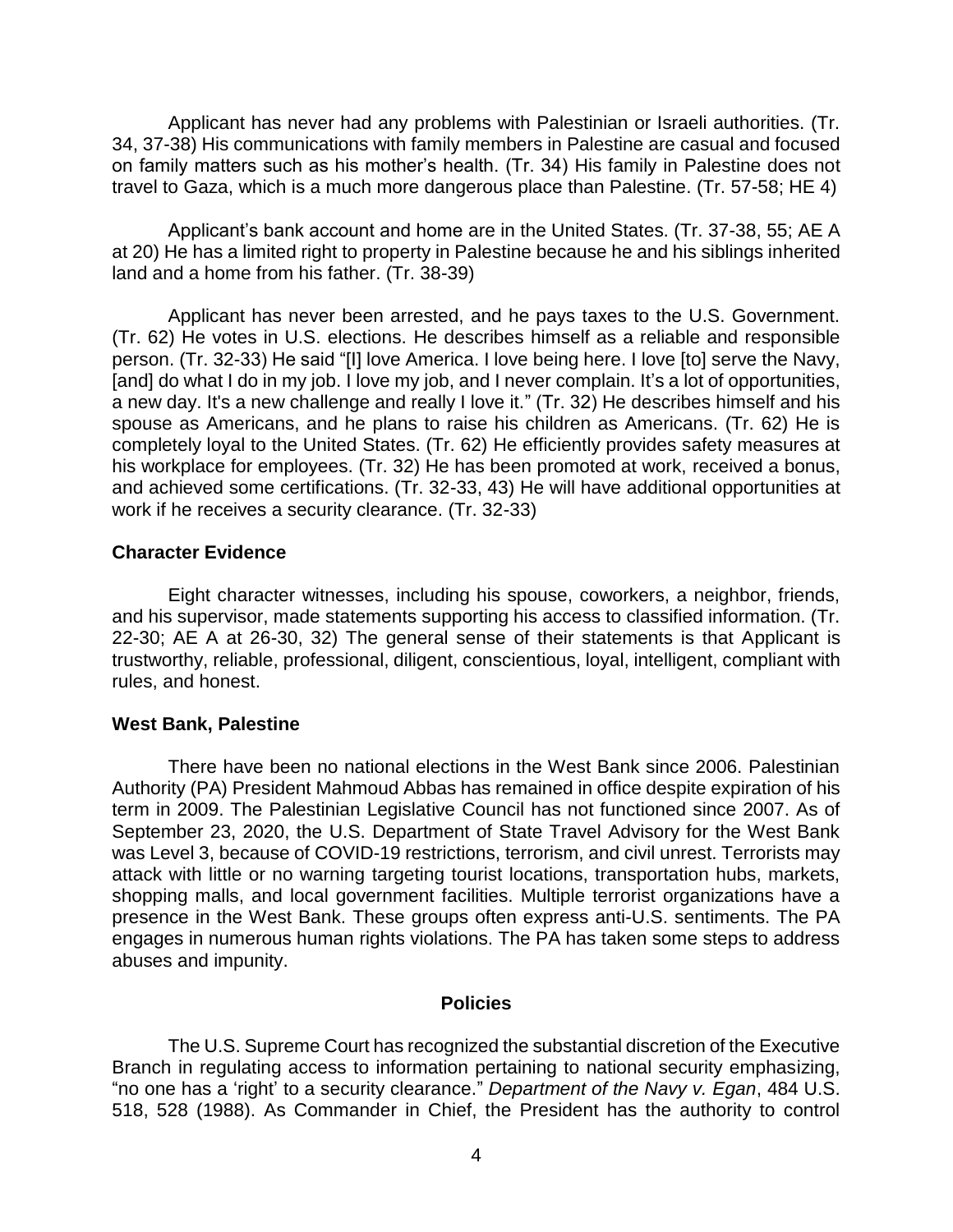access to information bearing on national security and to determine whether an individual is sufficiently trustworthy to have access to such information." *Id*. at 527. The President has authorized the Secretary of Defense or his designee to grant applicant's eligibility for access to classified information "only upon a finding that it is clearly consistent with the national interest to do so." Exec. Or. 10865, *Safeguarding Classified Information within Industry* § 2 (Feb. 20, 1960), as amended.

 Eligibility for a security clearance is predicated upon the applicant meeting the criteria contained in the adjudicative guidelines. These guidelines are not inflexible rules of law. Instead, recognizing the complexities of human behavior, these guidelines are applied in conjunction with an evaluation of the whole person. An administrative judge's overarching adjudicative goal is a fair, impartial, and commonsense decision. An administrative judge must consider all available, reliable information about the person, past and present, favorable and unfavorable.

 The Government reposes a high degree of trust and confidence in persons with access to classified information. This relationship transcends normal duty hours and endures throughout off-duty hours. Decisions include, by necessity, consideration of the possible risk the applicant may deliberately or inadvertently fail to safeguard classified information. Such decisions entail a certain degree of legally permissible extrapolation about potential, rather than actual, risk of compromise of classified information. Clearance decisions must be "in terms of the national interest and shall in no sense be a determination as to the loyalty of the applicant concerned." *See* Exec. Or. 10865 § 7. Thus, nothing in this decision should be construed to suggest that it is based, in whole or in part, on any express or implied determination about applicant's allegiance, loyalty, or patriotism. It is merely an indication the applicant has not met the strict guidelines the President, Secretary of Defense, and Director of National Intelligence have established for issuing a clearance.

 Initially, the Government must establish, by substantial evidence, conditions in the personal or professional history of the applicant that may disqualify the applicant from being eligible for access to classified information. The Government has the burden of establishing controverted facts alleged in the SOR. *See Egan*, 484 U.S. at 531. "Substantial evidence" is "more than a scintilla but less than a preponderance." *See v. Washington Metro. Area Transit Auth.*, 36 F.3d 375, 380 (4th Cir. 1994). The guidelines presume a nexus or rational connection between proven conduct under any of the criteria listed therein and an applicant's security suitability. *See* ISCR Case No. 95-0611 at 2 (App. Bd. May 2, 1996).

 Once the Government establishes a disqualifying condition by substantial evidence, the burden shifts to the applicant to rebut, explain, extenuate, or mitigate the facts. Directive ¶ E3.1.15. An applicant "has the ultimate burden of demonstrating that it is clearly consistent with the national interest to grant or continue his security clearance." ISCR Case No. 01-20700 at 3 (App. Bd. Dec. 19, 2002). The burden of disproving a mitigating condition never shifts to the Government. *See* ISCR Case No. 02-31154 at 5 (App. Bd. Sep. 22, 2005). "[S]ecurity clearance determinations should err, if they must, on the side of denials." *Egan*, 484 U.S. at 531; *see* AG ¶ 2(b).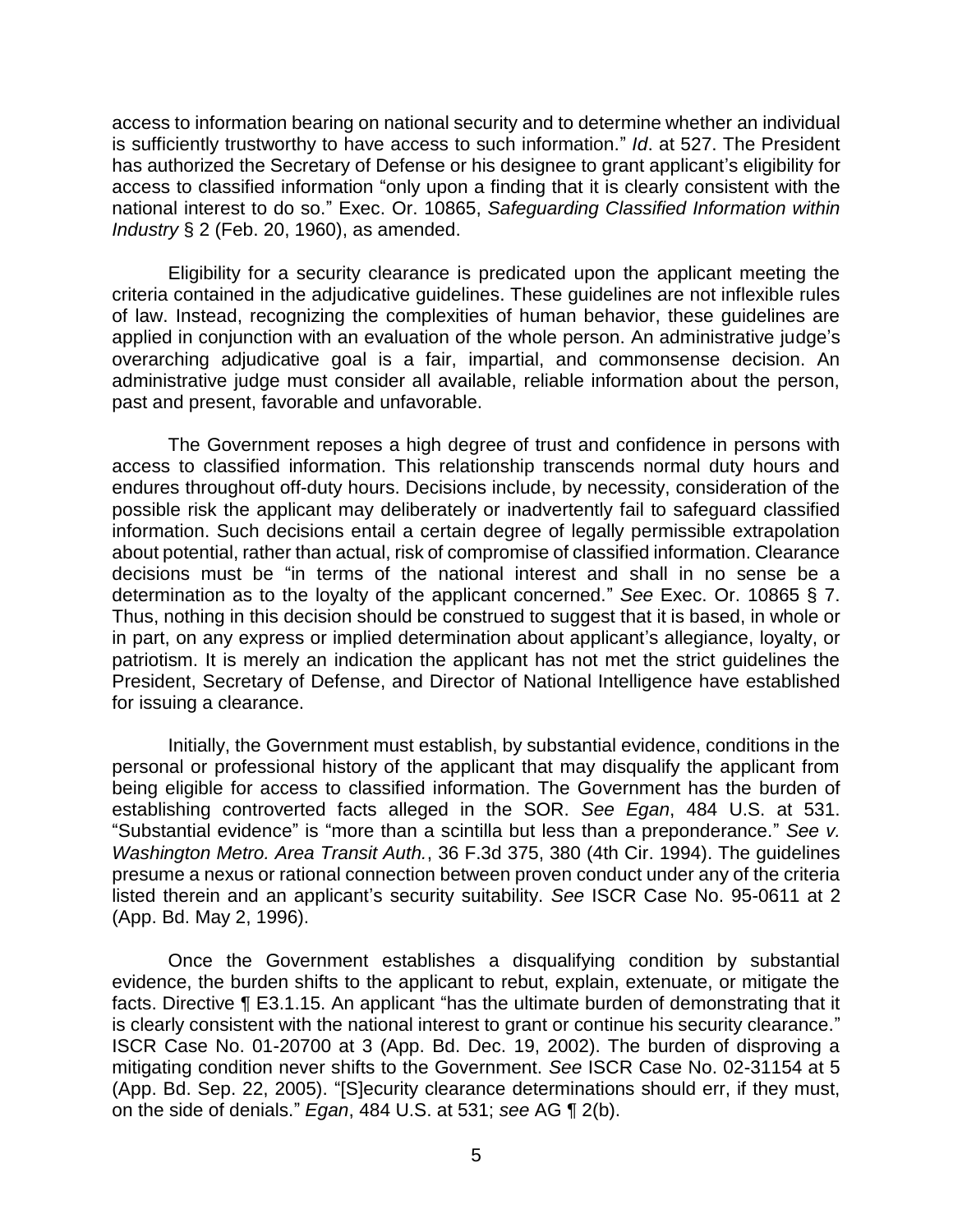# **Analysis**

## **Foreign Influence**

AG ¶ 6 explains the security concern about "foreign contacts and interests" stating:

Foreign contacts and interests, including, but not limited to, business, financial, and property interests, are a national security concern if they result in divided allegiance. They may also be a national security concern if they create circumstances in which the individual may be manipulated or induced to help a foreign person, group, organization, or government in a way inconsistent with U.S. interests or otherwise made vulnerable to pressure or coercion by any foreign interest. Assessment of foreign contacts and interests should consider the country in which the foreign contact or interest is located, including, but not limited to, considerations such as whether it is known to target U.S. citizens to obtain classified or sensitive information or is associated with a risk of terrorism.

AG ¶ 7 lists conditions that could raise a security concern and may be disqualifying in this case:

(a) contact, regardless of method, with a foreign family member, business or professional associate, friend, or other person who is a citizen of or resident in a foreign country if that contact creates a heightened risk of foreign exploitation, inducement, manipulation, pressure, or coercion;

(b) connections to a foreign person, group, government, or country that create a potential conflict of interest between the individual's obligation to protect classified or sensitive information or technology and the individual's desire to help a foreign person, group, or country by providing that information or technology; and

 (e) shared living quarters with a person or persons, regardless of citizenship status, if that relationship creates a heightened risk of foreign inducement, manipulation, pressure, or coercion.

Applicant has the following Palestine family connections alleged in the SOR: his mother, brother, six sisters, and mother-in-law are citizens and residents of Palestine; and his spouse was a citizen of Palestine as of the date the SOR was issued. She became a U.S. citizen in 2021.

 One of Applicant's six sisters moved to Israel, and she is not subject to the same risks from terrorists as the rest of his family living in Palestine. Applicant has frequent contacts with his relatives in Palestine. There is no evidence that any of his family members have any connection to Gaza or that his family is involved with terrorists.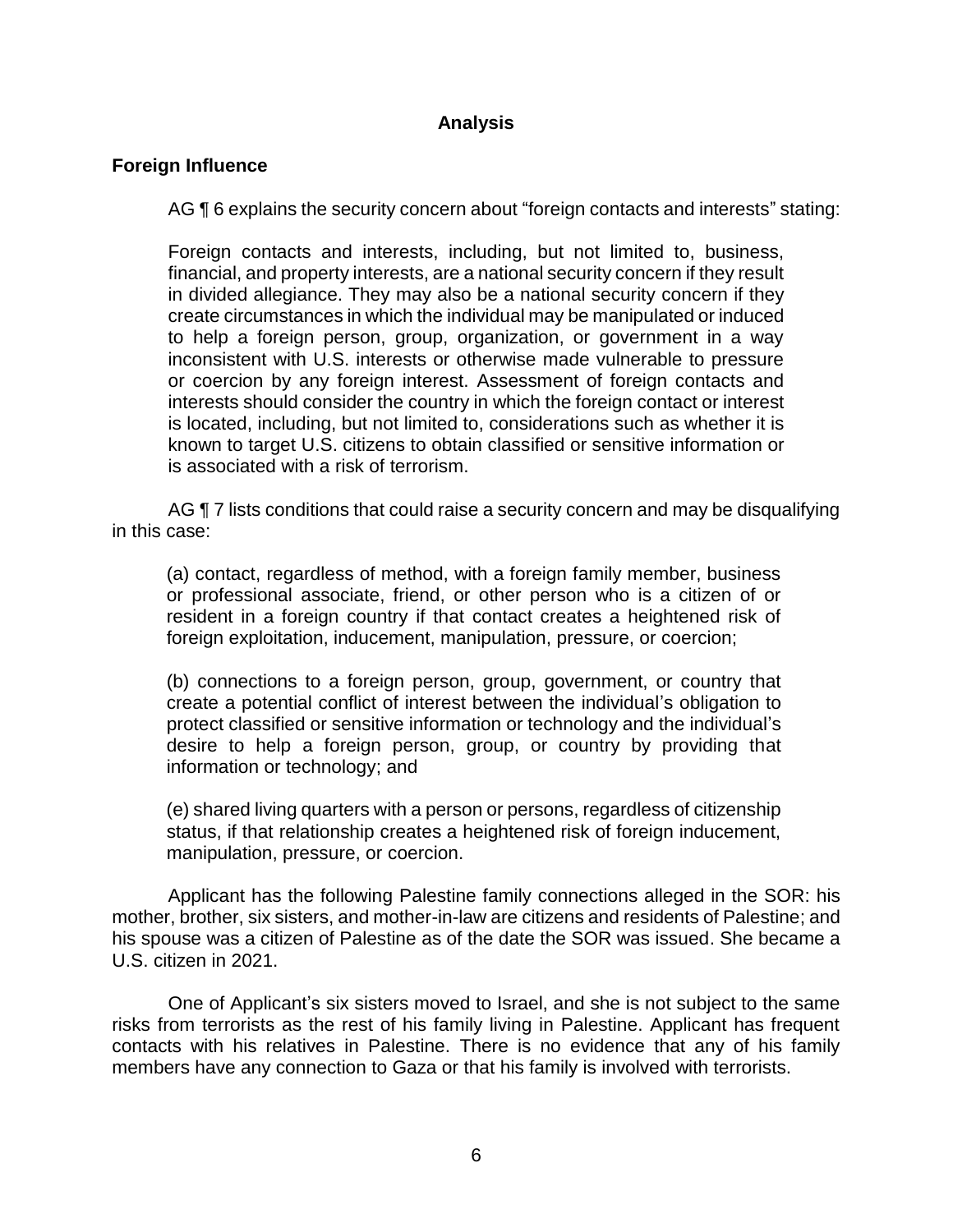The mere possession of close family ties with people living in a foreign country is not, as a matter of law, disqualifying under Guideline B. However, if an applicant, his or her spouse, or someone sharing living quarters with them, has such a relationship with even one person living in a foreign country, this factor alone is sufficient to create the potential for foreign influence and could potentially result in the compromise of classified information. *See* ISCR Case No. 08-02864 at 4-5 (App. Bd. Dec. 29, 2009) (discussing problematic visits of that applicant's father to Iran).

 There is a rebuttable presumption that a person has ties of affection for, or obligation to, his or her immediate family members, and this presumption includes in- laws. ISCR Case No. 07-06030 at 3 (App. Bd. June 19, 2008); ISCR Case No. 05-00939 at 4 (App. Bd. Oct. 3, 2007) (citing ISCR Case No. 01-03120 at 4 (App. Bd. Feb. 20, 2002)).

Not every foreign contact or tie presents the heightened risk under AG ¶ 7(a). The "heightened risk" denotes a risk greater than the normal risk inherent in having a family member living under a foreign government. The nature and strength of the familial ties and the country involved (i.e., the nature of its government, its relationship with the United States, and its human rights record) are relevant in assessing whether there is a likelihood of vulnerability to coercion. "[T]he nature of the foreign government involved and the intelligence-gathering history of that government are among the important considerations that provide context for the other record evidence and must be brought to bear on the Judge's ultimate conclusions in the case. The country's human rights record is another important consideration." ISCR Case No. 16-02435 at 3 (App. Bd. May 15, 2018) (citing ISCR Case No. 15-00528 at 3 (App. Bd. Mar. 13, 2017)). Another important consideration is the nature of a nation's government's relationship with the United States. These factors are relevant in assessing the likelihood that an applicant's family members living in that country are vulnerable to government coercion or inducement.

 The risk of coercion, persuasion, or duress is significantly greater if the foreign country has an authoritarian government, the government ignores the rule of law including widely accepted civil liberties, a family member is associated with or dependent upon the government, the government is engaged in a counterinsurgency, terrorism causes a substantial amount of death or property damage, or the country is known to conduct intelligence collection operations against the United States. The relationship of Palestine with the United States and the situations involving terrorists and insurgents in that country place a significant burden of persuasion on Applicant to demonstrate that his relationships with any family member living in Palestine or visiting Palestine does not pose a security risk because of the risks due to terrorist activities in that country. Applicant should not be placed into a position where he might be forced to choose between loyalty to the United States and concerns about assisting someone living in or visiting Palestine.

The Appeal Board in ISCR Case No. 03-24933, 2005 DOHA LEXIS 346 at \*20-\*21 n. 18 (App. Bd. July 28, 2005), explained how relatives in a foreign country have a security significance: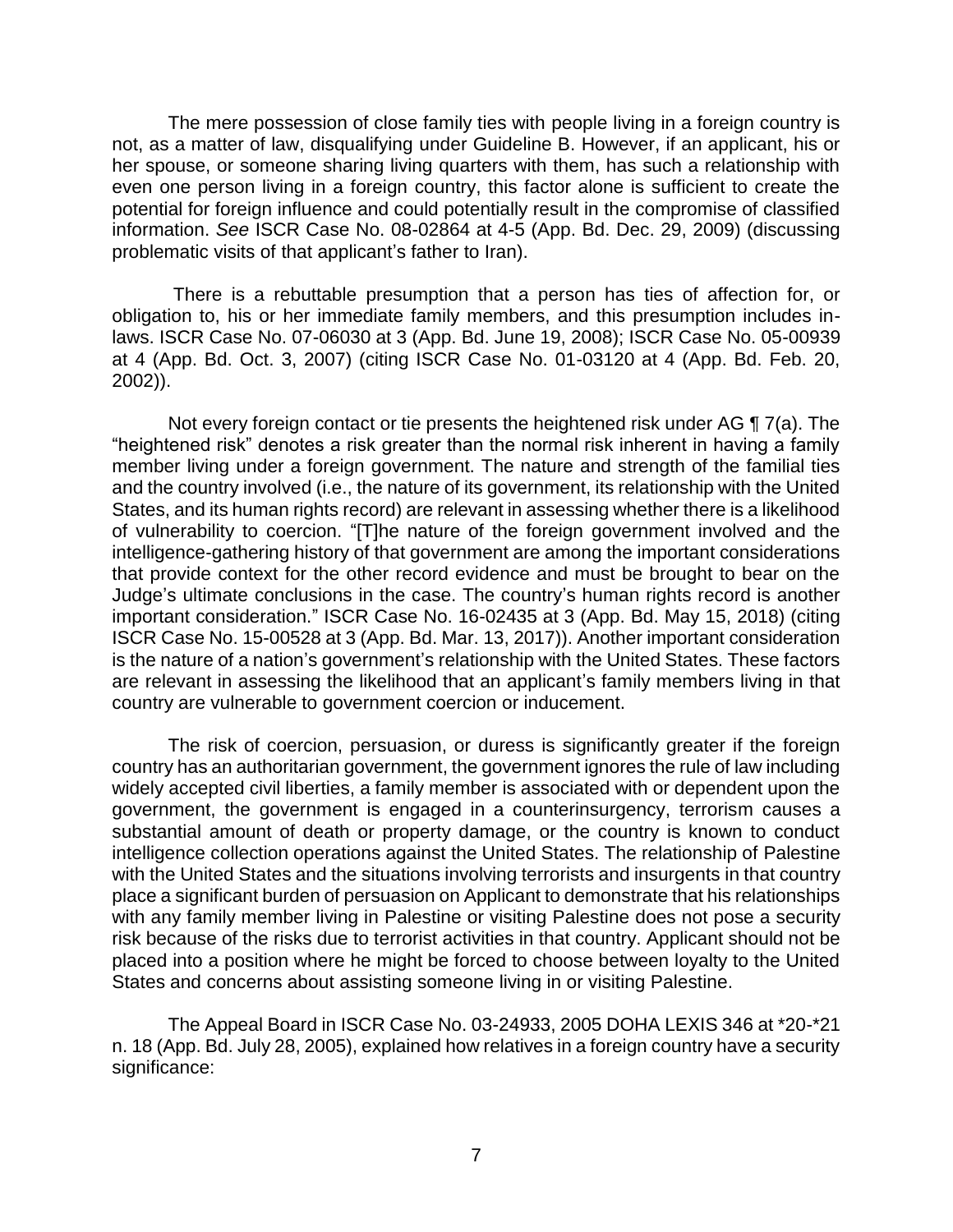The issue under Guideline B is not whether an applicant's immediate family members in a foreign country are of interest to a foreign power based on their prominence or personal situation. Rather, the issue is whether an applicant's ties and contacts with immediate family members in a foreign country raise security concerns because those ties and contacts create a potential vulnerability that a foreign power, [criminals, or terrorists] could seek to exploit in an effort to get unauthorized access to U.S. classified information that an applicant -- not the applicant's immediate family members -- has by virtue of a security clearance. A person may be vulnerable to influence or pressure exerted on, or through, the person's immediate family members -- regardless of whether the person's family members are prominent or not.

Guideline B security concerns are not limited to countries hostile to the United States. "The United States has a compelling interest in protecting and safeguarding classified information from any person, organization, or country that is not authorized to have access to it, regardless of whether that person, organization, or country has interests inimical to those of the United States." ISCR Case No. 02-11570 at 5 (App. Bd. May 19, 2004). Furthermore, friendly nations can have profound disagreements with the United States over matters they view as important to their vital interests or national security. Finally, we know friendly nations have engaged in espionage against the United States, especially in the economic, scientific, and technical fields. *See* ISCR Case No. 02-22461, 2005 DOHA LEXIS 1570 at \*11-\*12 (App. Bd. Oct. 27, 2005) (citing ISCR Case No. 02- 26976 at 5-6 (App. Bd. Oct. 22, 2004)) (discussing Taiwan).

 While there is no evidence that intelligence operatives, criminals, or terrorists from or in Palestine seek or have sought classified or economic information from or through Applicant, his family, or contacts, nevertheless, this future possibility continues to warrant concern. International terrorist groups are known to conduct intelligence activities as effectively as capable state intelligence services, and Palestine has a significant problem with terrorism and crime. Applicant's family in that country "could be a means through which Applicant comes to the attention of those who seek U.S. information or technology and who would attempt to exert coercion upon him." ADP Case No. 14-01655 at 3 (App. Bd. Dec. 9, 2015) (citing ISCR Case No. 14-02950 at 3 (App. Bd. May 14, 2015)).

 Applicant's relationships with people who are living in Palestine or visiting Palestine create a potential conflict of interest because terrorists could place pressure on his family living in that country in an effort to cause Applicant to compromise classified information. Those relationships create "a heightened risk of foreign inducement, manipulation, pressure, or coercion" under AG ¶ 7. Department Counsel produced substantial evidence of Applicant's relationships with people living in Palestine and has raised the issue of potential foreign pressure or attempted exploitation. AG  $\P\P$  7(a), 7(b), and 7(e) apply, and further inquiry is necessary about potential application of any mitigating conditions.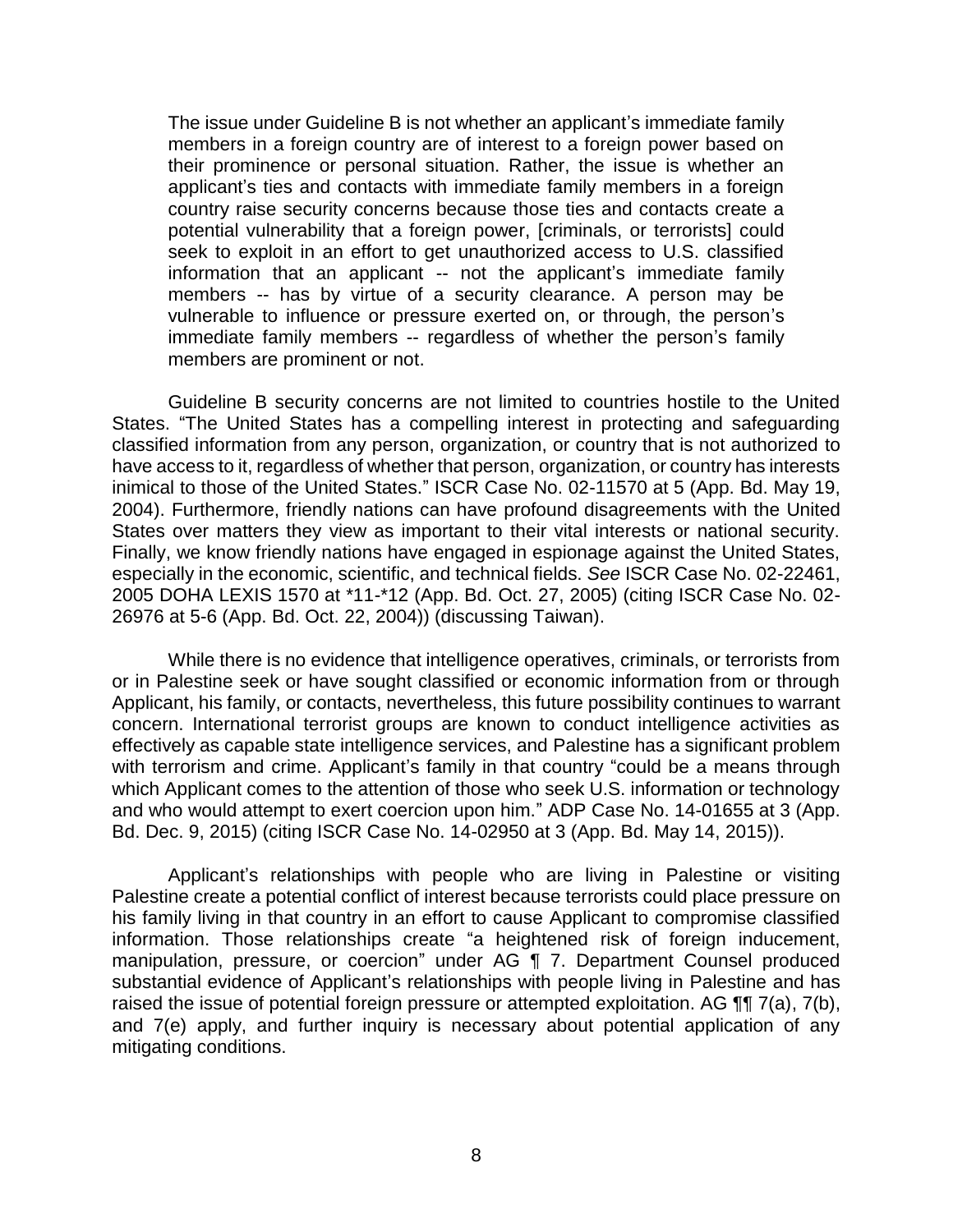AG **[8** 8 lists conditions that could mitigate foreign influence security concerns including:

(a) the nature of the relationships with foreign persons, the country in which these persons are located, or the positions or activities of those persons in that country are such that it is unlikely the individual will be placed in a position of having to choose between the interests of a foreign individual, group, organization, or government and the interests of the United States;

(b) there is no conflict of interest, either because the individual's sense of loyalty or obligation to the foreign person, or allegiance to the group, government, or country is so minimal, or the individual has such deep and longstanding relationships and loyalties in the United States, that the individual can be expected to resolve any conflict of interest in favor of the U.S. interest;

(c) contact or communication with foreign citizens is so casual and infrequent that there is little likelihood that it could create a risk for foreign influence or exploitation;

(d) the foreign contacts and activities are on U.S. Government business or are approved by the agency head or designee;

(e) the individual has promptly complied with existing agency requirements regarding the reporting of contacts, requests, or threats from persons, groups, or organizations from a foreign country; and

 (f) the value or routine nature of the foreign business, financial, or property interests is such that they are unlikely to result in a conflict and could not be used effectively to influence, manipulate, or pressure the individual.

 As indicated in the disqualifying conditions Foreign Influence section, *supra*, frequent contacts with those relatives. His contacts with them increase the risk that they could be targeted to put pressure on Applicant to provide classified information. Applicant has several relatives who are citizens and residents of Palestine. He has

 The Appeal Board has concluded that contact every two months or three months constitutes "frequent contact" under AG ¶¶ 7 and 8. ISCR Case No. 14-05986 at 3-4 (App.  Bd. Oct. 14, 2016). *See also* ISCR Case No. 04-09541 at 2-3 (App. Bd. Sept. 26, 2006) (finding contacts with applicant's siblings once every four or five months not casual and infrequent and stating "The frequency with which Applicant speaks to his family members sole determinant of foreign interest security concerns. "[I]nfrequency of contact is not necessarily enough to rebut the presumption an applicant has ties of affection for, or obligation to, his or her own immediate family as well as his or her spouse's immediate in Iran does not diminish the strength of his family ties."). Frequency of contact is not the family." *See* ISCR Case No. 17-01979 at 4 (App. Bd. July 31, 2019).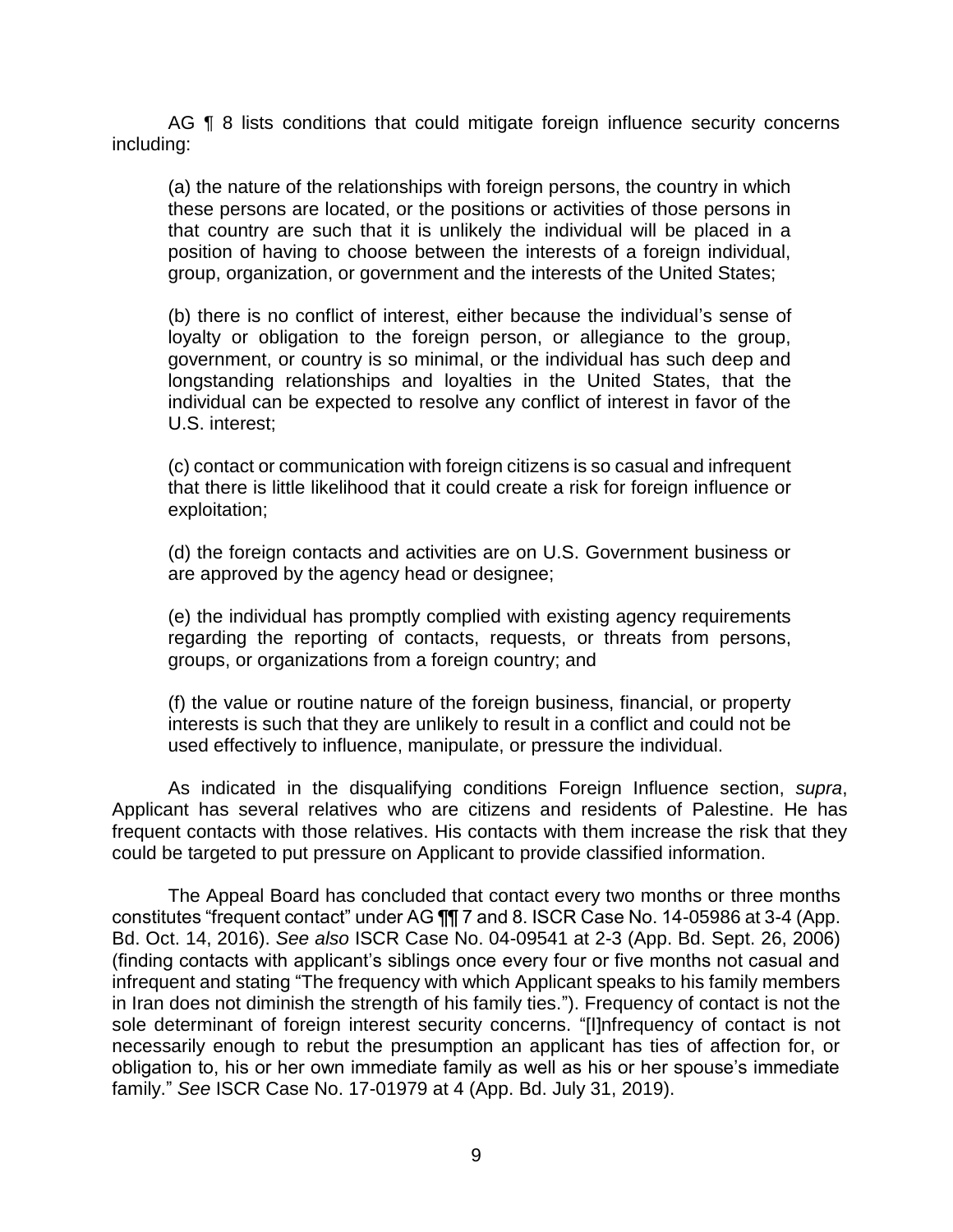Applicant's SOR does not allege that Applicant frequently traveled to Palestine and that his spouse was in Palestine at the time of his hearing. In ISCR Case No. 03-20327 at 4 (App. Bd. Oct. 26, 2006), the Appeal Board listed five circumstances in which conduct not alleged in an SOR may be considered, stating:

(a) to assess an applicant's credibility; (b) to evaluate an applicant's evidence of extenuation, mitigation, or changed circumstances; (c) to consider whether an applicant has demonstrated successful rehabilitation; (d) to decide whether a particular provision of the Adjudicative Guidelines is applicable; or (e) to provide evidence for whole person analysis under Directive Section 6.3.

*Id*. (citing ISCR Case No. 02-07218 at 3 (App. Bd. Mar. 15, 2004); ISCR Case No. 00- 0633 at 3 (App. Bd. Oct. 24, 2003)). *See also* ISCR Case No. 12-09719 at 3 (App. Bd. Apr. 6, 2016) (citing ISCR Case No. 14-00151 at 3, n. 1 (App. Bd. Sept. 12, 2014); ISCR Case No. 03-20327 at 4 (App. Bd. Oct. 26, 2006)). The non-SOR information discussed in this paragraph will not be considered except for the five purposes listed above.

 A key factor in the AG ¶ 8(b) analysis is Applicant's "deep and longstanding relationships and loyalties in the U.S." His relationship with the United States must be weighed against the potential conflict of interest created by his relationships with relatives who are citizens and residents of Palestine. Applicant has lived in the United States since 2005, except when he was visiting Palestine. In 2014, he became a U.S. citizen, and in 2021, his spouse became a U.S. citizen. He has a U.S. passport. He owns a residence in the United States. He earned a bachelor's degree in the United States and was awarded multiple certifications. He votes in U.S. elections, and he pays U.S. taxes. He has a U.S. bank account. He has had DOD-related employment since 2019.

 These factors are balanced against his relationships with family in Palestine, and his relatives in Palestine are at risk from criminals, terrorists, and human rights violations of the Palestinian government. Applicant's access to classified information could add risk to his relatives living in Palestine. There is no allegation that he would choose to help the Palestinian Government or terrorists against the interests of the United States. A guideline B adjudication is not a judgment on an applicant's character or loyalty to the United States. It is a determination as to whether an applicant's circumstances foreseeably present a security risk. *See* ISCR Case No. 19-00831 at 5 (App. Bd. July 29, 2020). The concern here pertains to the risk to his relatives living in Palestine and does not relate to his loyalty or patriotism to the United States.

 Applicant has not rebutted the concern arising from his relationships with family in Palestine. His frequent communications with them and travel to Palestine are factors indicating his care and concern for their welfare and his affection for them. His connections to the United States, taken together, are insufficient to overcome the foreign influence security concerns under Guideline B.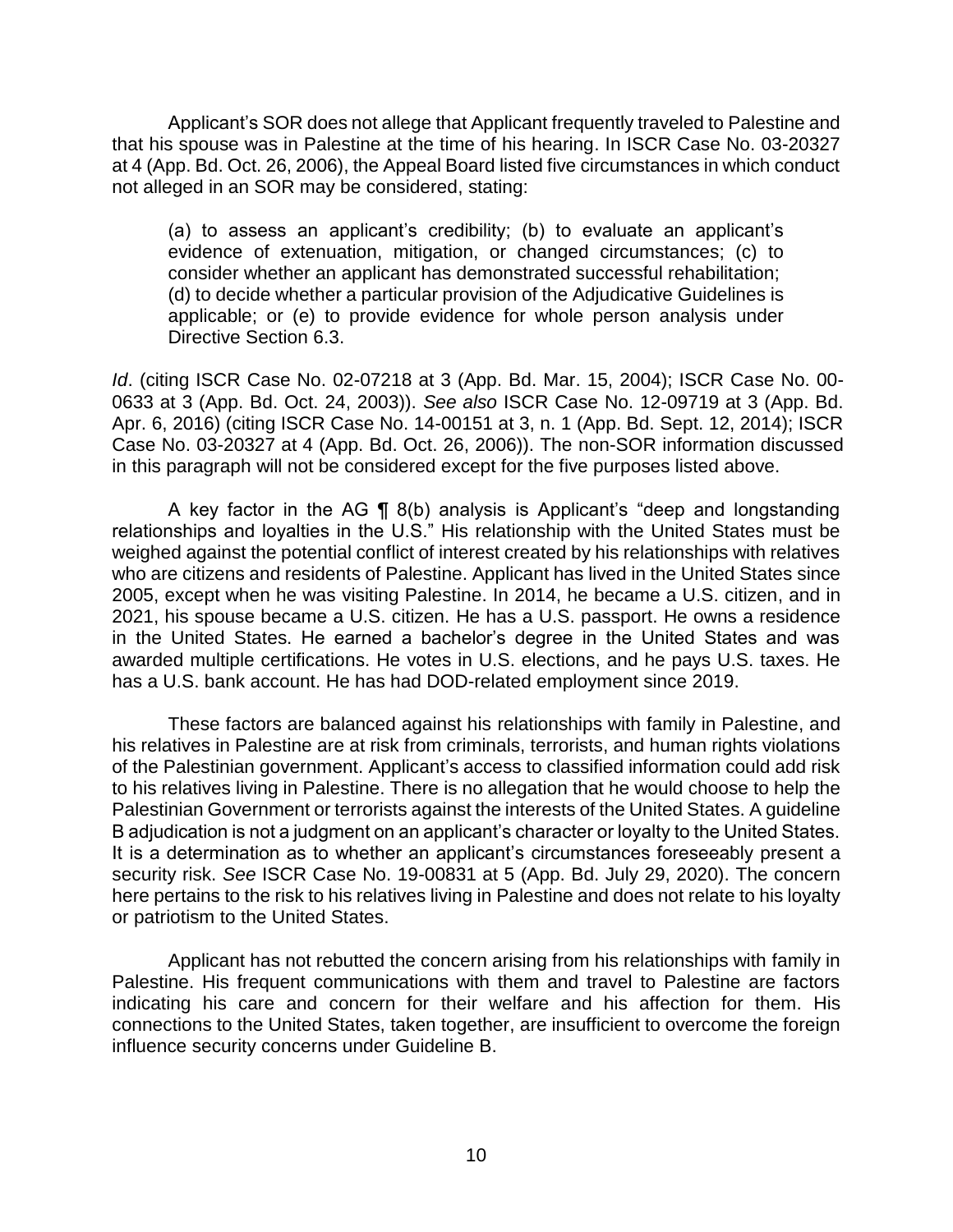### **Whole-Person Concept**

 Under the whole-person concept, the administrative judge must evaluate an conduct and all the circumstances. The administrative judge should consider the nine adjudicative process factors listed at AG  $\P$  2(d): Applicant's eligibility for a security clearance by considering the totality of the Applicant's

 (1) the nature, extent, and seriousness of the conduct; (2) the circumstances surrounding the conduct, to include knowledgeable participation; (3) the frequency and recency of the conduct; (4) the individual's age and maturity at the time of the conduct; (5) the extent to which participation is voluntary; (6) the presence or absence of rehabilitation and other permanent behavioral changes; (7) the motivation for the conduct; (8) the potential for pressure, coercion, exploitation, or duress; and (9) the likelihood of continuation or recurrence.

 clearance "must be an overall commonsense judgment based upon careful consideration of the guidelines" and the whole-person concept. My comments under Guideline B are incorporated in my whole-person analysis. Some of the factors in AG ¶ 2(d) were Under AG ¶ 2(c), "[t]he ultimate determination" of whether to grant a security addressed under that guideline but some warrant additional comment.

 Applicant is a 40-year-old U.S. citizen who seeks a security clearance. He has been working for a DOD contractor in support of the Navy as a mechanical engineer since March of 2019. In August 2016, he was engaged, and in 2017, he married. His spouse is pregnant and expecting twins. In 2018, he received a bachelor's degree at a U.S. university where he majored in mechanical engineering. He has earned multiple certifications and plans to obtain a master's degree.

 Applicant has important connections to the United States as discussed under Guideline B. His U.S. citizenship in 2014, and his spouse's U.S. citizenship are the most important connections to the United States. He has made a strong commitment to his life and future in the United States. Eight character witnesses, including his spouse, coworkers, a neighbor, friends, and his supervisor, made statements supporting his access to classified information. The general sense of their statements is that Applicant is trustworthy, reliable, professional, diligent, conscientious, loyal, intelligent, compliant with rules, and honest.

 The reasons for denying Applicant's security clearance are more persuasive. A Guideline B decision concerning Palestine must take into consideration the geopolitical situation and dangers in that country. *See* ISCR Case No. 04-02630 at 3 (App. Bd. May 23, 2007) (remanding because of insufficient discussion of geopolitical situation and suggesting expansion of whole-person discussion); ISCR Case No. 02-26130 at 3 (App. Bd. Dec. 7, 2006) (reversing grant of security clearance because of terrorist activity in the West Bank). Palestine is a dangerous place because of violence from terrorists, and the Palestine government does not respect the full spectrum of human rights. Palestine continues to be a very dangerous and unstable country. While Palestine has shown some